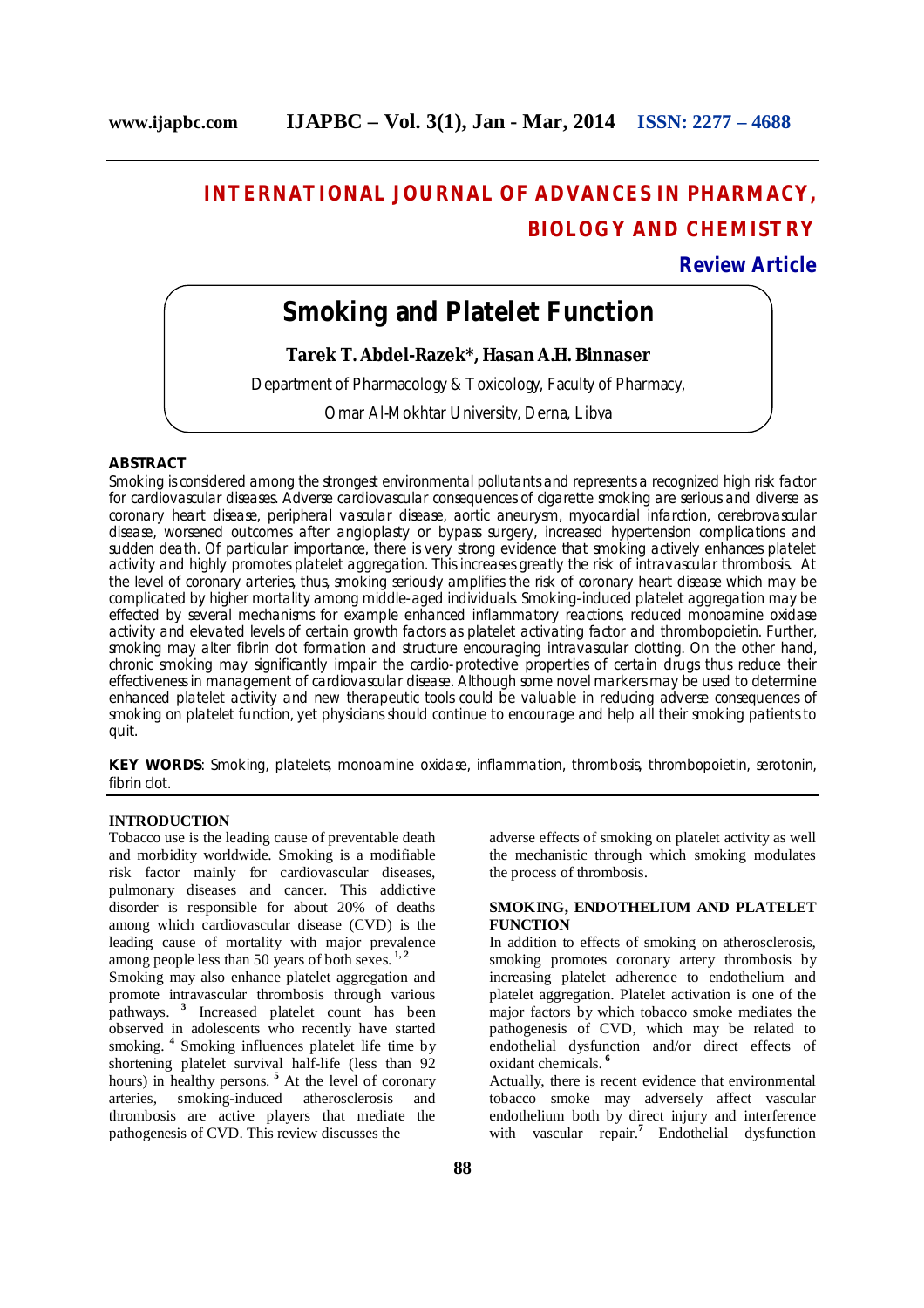significantly decreases basal release of nitric oxide (NO), which normally inhibits platelet activation.**<sup>8</sup>** Accordingly the serious possibility of intravascular thrombosis is heightened. Further, smoking reduces release of tissue plasminogen activator (tPA), associated with coronary atherothrombosis, while enhances secretion of plasminogen activator inhibitor-1. Thus tobacco smoke markedly reduces chance of intra-coronary fibrinolysis adding another risk element. **9,10**

## **SMOKING-PLATELET INTERACTION ADVERSELY AFFECTS CORONARY ARTERY**

Smoking is an established major risk factor for CVD. **<sup>11</sup>** Platelet aggregability has been observed to be significantly higher in smokers than in nonsmokers.**<sup>12</sup>** Smoking-enhanced platelet thrombosis may be an important contributory mechanism to acute coronary events in smokers. Coronary heart disease (CHD) patients who are smokers have worse outcomes of urgent revascularization, myocardial infarction or death, than nonsmokers.**<sup>13</sup>**

Smoking two unfiltered tobacco cigarettes acutely increased circulating platelet aggregates in healthy volunteers and in patients with CHD as detected by lowering of the platelet aggregate ratio.**<sup>14</sup>** Biological markers of platelet activity, for example, platelet factor 4 which is regarded as a platelet-specific protein (content of platelet alpha-granules) and thromboxane  $A_2$  and its metabolites were significantly higher in smokers than in nonsmokers. Furthermore, levels of thromboxane  $A_2$  and its metabolites increased with daily cigarette metabolites increased with consumption.<sup>12, 15</sup>

Following administration of cigarette smoke, spontaneous reductions of coronary blood flow in a stenosed circumflex artery were greatly exacerbated compared to the flow reduction speed before smoking, and morphometrically-measured platelet thrombus formation on arterial media increased significantly.**<sup>16</sup>** Thus it is possible that smokers are more susceptible than nonsmokers to develop an acute occlusive platelet thrombus in a diseased and stenotic coronary artery. In fact, quantitative coronary angiographic analysis has suggested that the mechanism of infarction in smokers is more often thrombosis of a less critical atherosclerotic lesion compared with nonsmokers.**<sup>17</sup>**

## **SMOKING-INDUCED INFLAMMATORY RESPONSE & PLATELET ACTIVATION**

Cigarette smoke and its extracts induce diverse inflammatory events whose cumulative effects could contribute to cigarette smoke–related pathology. Smoking elicits the recruitment and adhesion of

circulating leukocytes to the vessel wall, the initial step in inflammation and atherosclerosis.**18-20** Due to smoking-induced chronic inflammation, cigarette smokers have increased serum C-reactive protein (CRP), and appear to have elevated plasma sCD40L concentrations. Smokers also have increased surface expression of CD40 and CD40L on monocytes. Plasma cotinine (a nicotine metabolite) concentration correlates with monocyte CD40 and CD40L expression. **<sup>21</sup>**

Cigarette smoke could induce the inflammatory response through a direct effect on target cells as cigarette smoke extracts induce expression of adhesion molecules on endothelial cells.**18,22** Cigarette smoking, within minutes, induces leukocyte adhesion to the vascular wall and formation of intravascular leukocyte-platelet aggregates. Additional secondary effects of cigarette smoke may extend this response through induction of fast release and accumulation of platelet activating factor (PAF)-like lipid mediators in the blood.<sup>23, 24</sup> Such mediators are formed by non enzymatic oxidative modification of existing phospholipids that are distinct from biosynthetic  $PAF<sup>25</sup>$ 

Cigarette smoke introduces a high burden of radicals into the organism and also stimulates the generation of further radicals and reactive oxygen species from activated leukocytes. **26-29** The increased burden of reactive species in the plasma of smokers creates a high oxidative stress that exhausts particularly the antioxidant vitamin C and GSH.**30,31** This is followed by accumulation of various lipid oxidation products in the blood.**32,33** These products activate inflammatory cells through the PAF receptor, a reaction that induces monocytes and platelets to aggregate resulting in increased secretion of IL-8 and macrophage inflammatory protein-1α. Such events can be blocked by PAF receptor antagonists restoring greatly normal pavement along the vascular wall.**<sup>25</sup>** Interestingly, dietary supplementation with the antioxidant vitamin C prevents the accumulation of PAF-like lipids, and it prevents cigarette smoke– induced leukocyte adhesion to the vascular wall and formation of leukocyte-platelet aggregates. After administration of vitamin C, intraplatelet vitamin C levels increase, platelet-derived NO is released and intraplatelet cGMP levels and platelet aggregation in smokers are restored to the levels of nonsmokers. **7**

## **Thrombopoietin- platelet interaction in smokers:**

Enhanced platelet aggregability and subsequent alterations in the clotting cascade have been evoked as main pathogenic factors sustaining the increased risk of coronary artery thrombosis in long-term smokers. **34-36** Besides Inflammation plays a central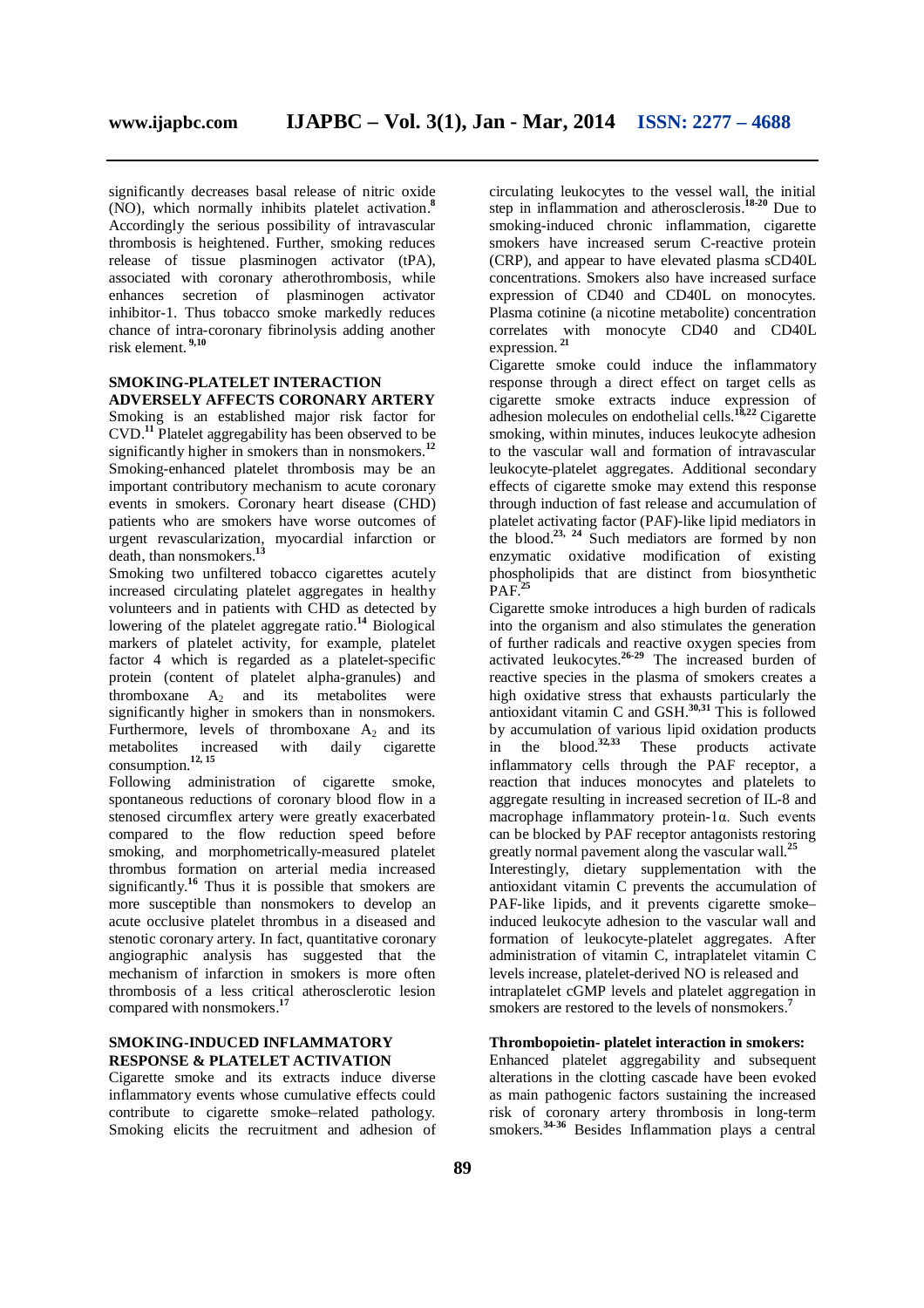role in the pathogenesis of atherosclerosis and its complications.**<sup>37</sup>**

Thrombopoietin (TPO) is a humoral growth factor originally identified for its ability to stimulate the proliferation and differentiation of megakaryocytes. TPO is constitutively produced in the liver and kidneys and is then cleared from circulation upon binding with its receptors which are expressed by mature platelets.**38-40**

In addition to its actions on thrombopoiesis, TPO directly modulates the homeostatic potential of mature platelets by influencing their response to several stimuli. Chronic smokers have higher circulating TPO levels than nonsmokers and higher platelet activation indicated by higher plateletmonocyte aggregation.**<sup>41</sup>** Circulating TPO does not induce platelet aggregation *per se* but is able to facilitate platelet activation and enhance platelet aggregation by sensitizing platelets to the action of other agonists ("priming effect").**<sup>40</sup>** Indeed, TPO stimulates platelet-leukocyte associations in whole blood through expression of platelet P-selectin.**<sup>42</sup>**

Chronic ex-cigarette smokers show a significant decrease in TPO level associated with reduced<br>platelet-monocyte and platelet-granulocyte platelet-granulocyte bindings.**<sup>41</sup>** So, TPO may contribute to enhance platelet activation and platelet monocyte cross-talk in cigarette smokers. Actually, increased TPO may represent a novel pathogenic mechanism whereby cigarette smoking promotes atherogenesis and is associated with the development of adverse cardiovascular events.**<sup>41</sup>**

## **Platelet/vessel wall interaction in smokers:**

Smokers' platelets were shown to be less sensitive to the anti-aggregatory action of exogenous prostaglandin I (PGI), as compared with nonsmokers'.<sup>43</sup> Both antigen and activity of tPA and plasmin-inhibitor complex as markers of fibrinolytic activity in vivo markedly increase after smoking, and smokers with vascular disease might be more susceptible to a state of disequilibrium in favor of coagulation.**<sup>44</sup>** Platelet/vessel wall interaction is stimulated in smokers as indicated by a higher serum Tx-M level in smokers than in nonsmokers.<sup>4</sup>

## **MONOAMINE OXIDASE-PLATELET INTERACTION IN SMOKERS**

## **Smoking inhibits monoamine oxidase (MAO):**

MAO enzymes are integral proteins of outer mitochondrial membranes devoted to the organism homeostasis protection. They constitute major enzymes which occur in various cells, both neuronal and non-neuronal in the central nervous system (CNS) and peripheral organs. Their main function is to proceed an oxidative deamination of biogenic

amines, both exogenous (tyramine) and endogenous (norepinephrine (NE), dopamine and 5-HT) in peripheral tissues and brain. Their inhibition, by either exogenous or pharmaceutical substances, leads to the increase of the above monoamines and has major consequences particularly in the CNS.

MAO activity is modified by smoking and is significantly lowered in heavy smokers.**<sup>46</sup>** Enzyme inhibition occurs both in smokers' peripheral tissues and different organs especially lungs, kidneys, brain and spleen as well as in platelets.**47,48** Large distribution of MAO accounts for the implication of these enzymes in cardiovascular diseases, pulmonary diseases, cancer and affective disorders. **1**

There are two MAO isoenzymes, MAO-A and MAO-B, which differ by their substrate specificity and even more by inhibitor selectivity. High concentrations of MAO-B are found in blood platelets. End products of the MAO action on bioamines are aldehydes and  $H_2O_2$  involved in oxidative processes. Aldehydes are either oxidized into 5-hydroxy indol acetic acid (5- HIAA) for 5-HT catabolism or reduced into 3,4 dihydroxyphenylglycol (DHPG) for norepinephrine catabolism.

#### **Serotonin and platelet activity:**

Smoker's platelets are activated, while cigarette smoke may directly cause platelet activation in passive smokers.**21,49,50** Platelet activation is associated with progression of atherosclerosis and precipitation of events that cause stenosed arteries.**51,52** Activated platelets release their granule content which leads to the exposition of new adhesive receptors and secretion of cytokines, RANTES and growth factors.**21,53** Among the released mediators, serotonin is quantitatively the major one considering its millimolar concentration within platelet dense granules. High plasma serotonin contributes to activate lung vascular receptors and mediate pulmonary hypertensive complications.**54-56** Serotonin induces smooth muscle cell proliferation and contributes to inflammatory and thrombotic activation of the vessels.**57-59** In atherosclerotic lesions, platelet serotonin granule secretion plays a critical role in vascular remodelling.**<sup>60</sup>**

## **MAO as a novel risk marker of smoking-induced platelet activation:**

The MAO-B amount correlates significantly with the number of atherosclerotic plaques and the number of atherosclerotic sites, especially the femoral sites.**<sup>61</sup>** It also correlates with the duration of smoking.**<sup>1</sup>**It is well established that smoking inhibits MAO.**<sup>1</sup>** Interestingly former smokers show lower platelet 5- HT content but higher plasma level of 5-HIAA.**<sup>61</sup>** In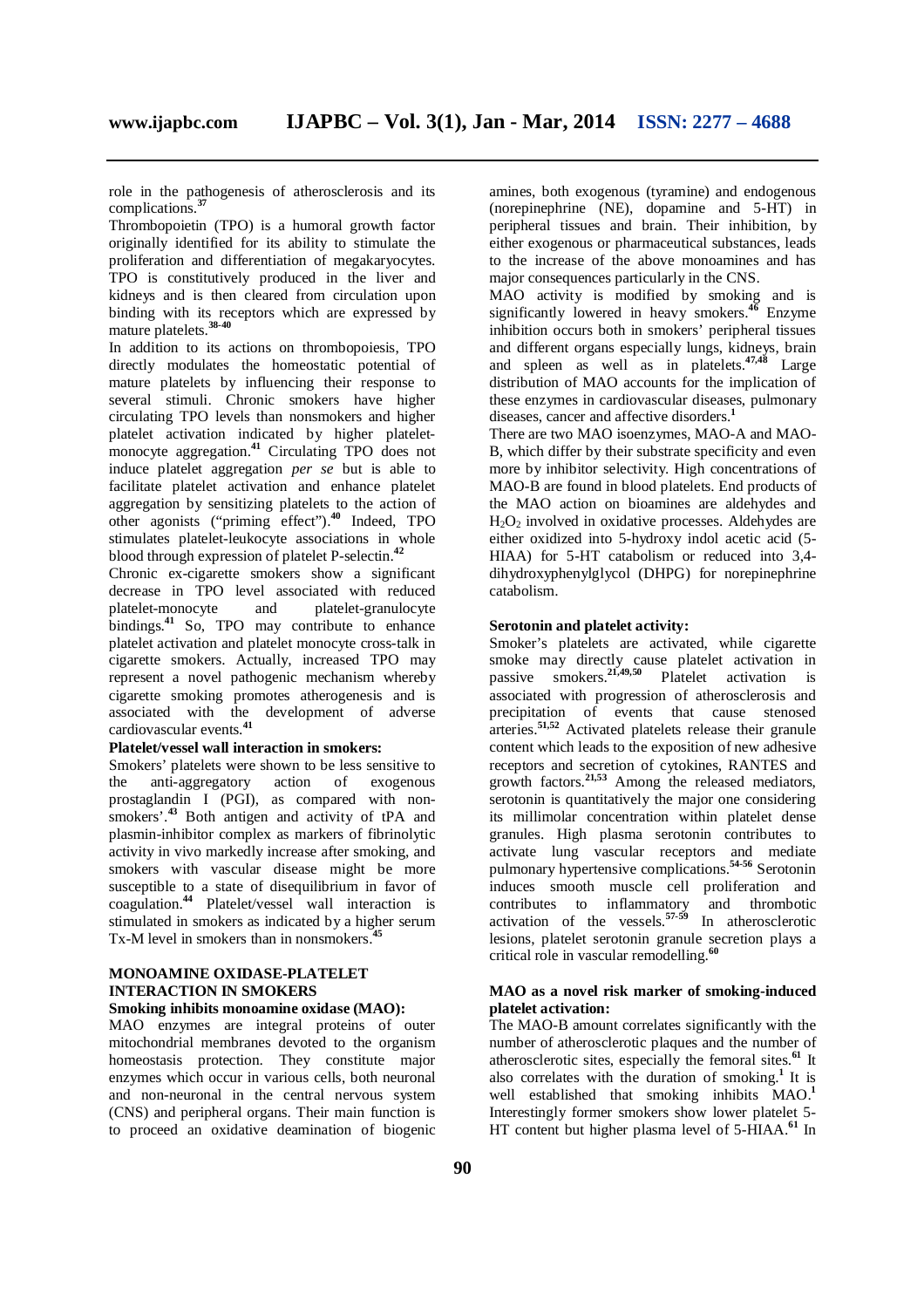smokers and former smokers the smoking-induced inhibition of MAO activity is counter-balanced by higher enzyme amounts. After quitting smoking, MAO activity is no longer inhibited but the high amount of protein results in a higher 5-HT degradation into 5-HIAA.

Surprisingly the high smoking-induced platelet MAO-B amount remains elevated several years after quitting smoking (mean 13 years). A persistent increase in the amount of MAO-B lasting over 10 years after quitting smoking suggests a modification at the gene level. Indeed the smoking-induced variations of MAO expression are explained by a reduced methylation level of the MAO-B promoter resulting in a more active transcription of the MAO and hence a higher MAO amount.**<sup>61</sup>** The higher the MAO-B promoter is methylated, the lower MAO amount is found. Unfortunately, the high formation of 5-HIAA from 5-HT via MAO may be accompanied by the generation of ROS which participate in smooth muscle cell proliferation, hypoxia, respiratory distress and cancer growth .**62-65** A reversal of increased MAO-B protein synthesis may not occur until about 20 years after quitting smoking.**<sup>1</sup>**

## **FIBRIN CLOT STRUCTURE AND FUNCTION IN SMOKERS**

The formation of fibrin clots that are relatively resistant to lysis represents the final step in blood coagulation. Fibrin clots composed of compact, highly branched networks with thin fibers are resistant to lysis. Smoking cessation increases clot permeability and susceptibility to lysis. Growing evidence indicates that abnormal fibrin properties represent a novel risk factor for arterial and venous thrombotic events, particularly of unknown etiology in young and middle-aged patients.**<sup>66</sup>**

## **Platelet activation and fibrin clot formation:**

Nicotine stimulates the release of catecholamines that promote platelet aggregability.**<sup>67</sup>** Proteins released from platelets alter clot properties, particularly at sites of platelet aggregation. Increased amounts of platelet factor 4 are associated with the formation of a compact clot structure.**<sup>68</sup>** Polyphosphate, a negatively charged polymer of inorganic phosphate secreted from dense granules, also modifies the fibrin network and its plasmin-mediated degradation.**69,70** The effects of polyphosphate on clot structure are calcium dependent and independent from FXIII activation.**<sup>69</sup>** Polyphosphates lead to the formation of tight fiber aggregates interspaced with large pores.<sup>71</sup> aggregates interspaced with Fibrinolysis is impaired because of reduced binding of plasminogen tPA to partially lysed fibrin.**<sup>71</sup>**

Platelets also release PAI-1 that contributes to impaired fibrin degradation and the role of PAI-1 in clot lysis increases with the number of platelets.**<sup>71</sup>**

## **Smoking-fibrinogen interaction and clot formation:**

There is strong evidence that cigarette smoking is markedly associated with elevated fibrinogen levels. Fibrin clots that may develop upon acute exposure to cigarette smoke are mostly denser and composed of thinner fibers compared to those observed in non smokers or ex-smoker individuals.<sup>72</sup> Interestingly, acute smoking could be associated with significant lower clot lysis as evidenced by thromboelastography performed in whole blood before and after smoking.<sup>7</sup> Further, apparently healthy individuals who have been smoking for 5 years or more show marked lower clot permeability and longer clot lysis compared with never smokers.**<sup>74</sup>** Such smokingrelated fibrin clot abnormalities may be largely explained by elevated fibrinogen associated with enhanced oxidative stress.**<sup>74</sup>**

## **ASPIRIN AND PLATELET ACTIVITY**

Aspirin is well recognized as an effective antiplatelet drug for secondary prevention in subjects at high risk of cardiovascular events. The primary effect of aspirin on hemostasis is to acetylate platelet cyclooxygenase-1 (COX-1) and thereby inhibit the synthesis of thromboxane  $A_2$ , a powerful platelet agonist.<sup>75</sup> Because platelets lack the biosynthetic machinery necessary to synthesize new protein, acetylation of platelet COX-1 by aspirin is rapid, irreversible, and permanent (for the life of the platelet), and COX-1 is believed to be saturable at low doses.**<sup>76</sup>** Acetylation of platelet COX-1 does not attain functional relevance until the maximal capacity to generate thromboxane  $A_2$  is reduced by at least 95%.<sup>77</sup> Actually, very small amounts of residual COX-1 activity can generate sufficient amounts of thromboxane to support thromboxane-dependent platelet function. Thus, as much as 99% inhibition of serum thromboxane may be necessary to efficiently inhibit platelets.**<sup>78</sup>** An association between platelet concentration or aggregability and long-term incidence of fatal CHD has been observed in a population of apparently healthy middle-aged men.**<sup>79</sup>**

## **Aspirin anti-platelet effect in smoking patients with CHD:**

Some studies have suggested that aspirin can inhibit augmented platelet aggregability in healthy smokers. Aspirin administration (20 mg, twice daily) restores normal Tx-M excretion level that is paralleled to the recovery of platelet cyclooxygenase in healthy smokers.**<sup>80</sup>** However, smoking-stimulated platelet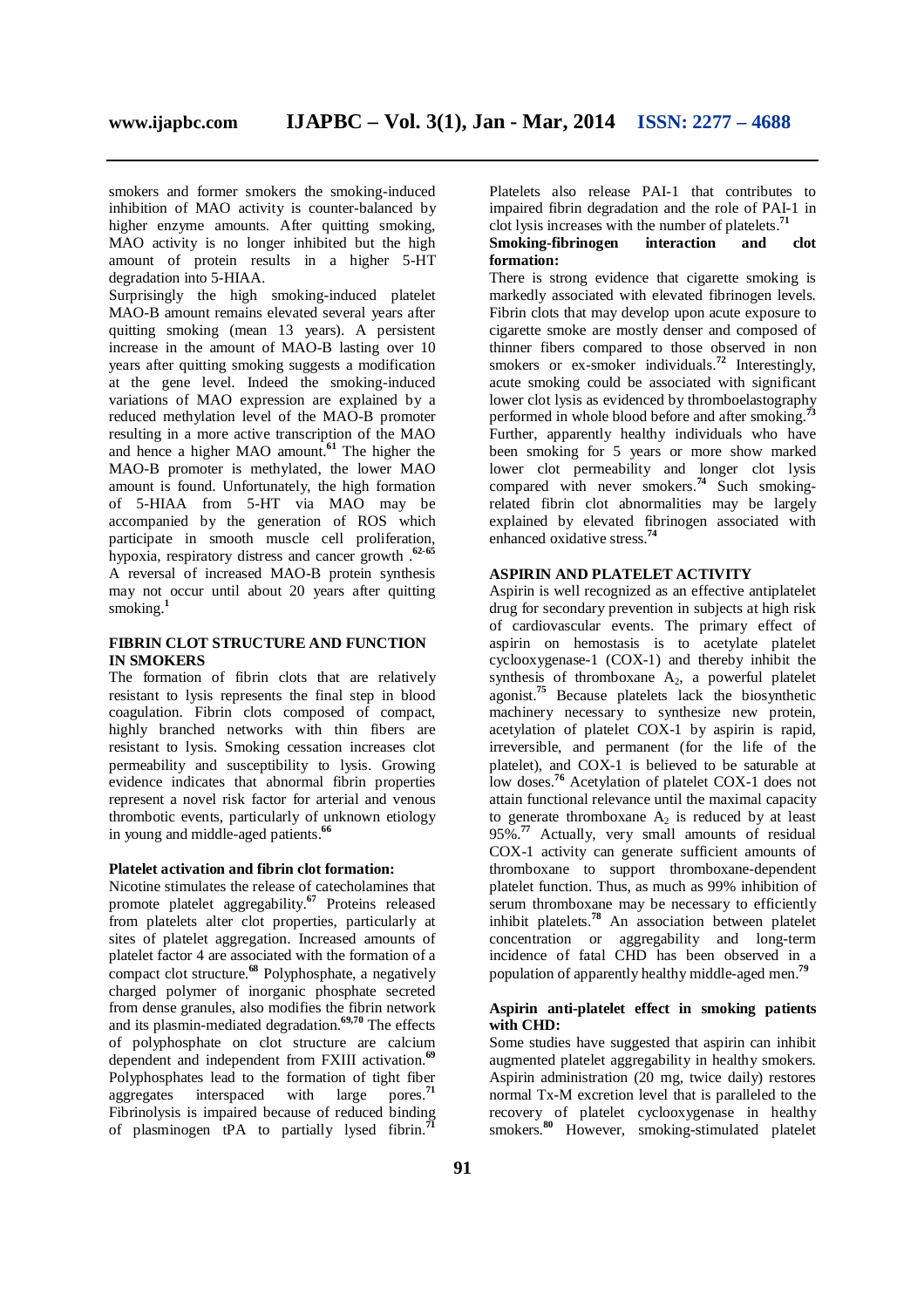aggregation and release of the contents of platelet alpha-granules are hardly affected by preadministration of aspirin in patients with CHD.**<sup>81</sup>**

Low-dose of aspirin used in common clinical practice to inhibit platelet thromboxane production and prevent CHD in most non-smokers may not be entirely effective in smoking patients with CHD. While low-dose aspirin can not sufficiently inhibit the platelet aggregability in smokers with CHD; both clopidogrel (adenosine diphosphate [ADP] receptor antagonist) and higher-dose aspirin (325 mg/d) can effectively inhibit platelet activity.**<sup>45</sup>**

## **Clinical implications:**

Routine low-dose aspirin, that is effective in preventing CHD in most non-smokers, may be unable to inhibit the augmented platelet aggregability in smokers with CHD. This partially explains the higher morbidity and mortality in these patients. Therefore, it is important for patients with CHD to quit smoking. For current smokers with CHD, it may be necessary to take larger-doses of aspirin than normal or take ADP receptor inhibitors along with aspirin to effectively inhibit the augmented platelet activity. Statins might reduce the platelet activity by inhibiting inflammation that results from smoking.

## **CONCLUSION**

Several studies have suggested that smoking can enhance platelet aggregation through various pathways. Smoking may promote coronary artery thrombosis due to endothelial dysfunction that decreases NO release and enhances platelet adherence to endothelium. In addition smoking evokes release of several oxidizing mediators which produce inflammatory reactions that participate in increased susceptibility of platelet aggregation. CRP and TPO show higher levels in smokers. Also PAFlike lipids are highly produced and share in heightening the oxidative stress that consumes particularly Vitamin C as a potent anti-oxidant. Use of PAF receptor antagonists along with high vitamin C supplementation may alleviate smoking-induced oxidative stress.

Platelet MAO-B activity and amount is significantly altered by smoking favoring platelet aggregation in active smokers. Smoking evidently reduces MAO-B activity due to oxygen deprivation. However, this initial effect may be compensated for, at least partly, by enhanced methylation of the MAO-B promote resulting in increased MAO-B protein synthesis. MAO-B could be a risk biomarker of smokinginduced morbidity, due to the role of the bioamines/MAO system in all smoking related diseases. This risk factor can easily be measured from

a blood platelet sample. The potential value of MAO-B as a smoking biomarker might therefore be of public health relevance to help in individual susceptibility evaluation and disease diagnosis and prognosis.

Up to ten years after smoking cessation, although platelet aggregation susceptibility is significantly reduced yet increased intraplatelet 5-HT metabolism by higher MAO-B concentrations may produce certain mediators that stimulate smooth muscle proliferation and even cancer growth. Smoking also may be associated with elevated fibrinogen content and higher intravascular clotting chance. All together smoking-induced effects highly increase incidence of intracoronary thrombosis and clot formation creating a high risk factor for CHD and its serious consequences. Smoking also reduces activity of aspirin as a potent antiplatelet drug thus greatly alters its effectiveness as an aid of coronary protection. Continuous efforts are needed both to help smoking cessation and develop better therapeutic strategies to decrease the morbidity and mortality of CHD in cigarette smokers.

## **REFERENCES**

- 1. Rendu F, Peoc'h K, Berlin I, Thomas D, Launay J. Smoking related diseases: the central role of monoamine oxidase. Int. J. Environ. Res. Public Health. 2011;8:136-7.
- 2. Ambrose JA, Barua RS. The pathophysiology of cigarette smoking and cardiovascular disease. An Update. J. Am. Coll. Cardiol. 2004;43:1731-7.
- 3. Moller AM, Villebro N, Pedersen T, Tonnesen H. Effect Of Preoperative Smoking Intervention On Postoperative Complications: A Randomized Clinical Trial. Lancet. 2002;359:114-7.
- 4. Tell GS, Grimm RH Jr, Vellar OD, Theodorsen L. The relationship of white cell count, platelet count, and hematocrit to cigarette smoking in adolescents: the Oslo Youth Study. Circulation. 1985; 72: 971-4.
- 5. Fuster V, Chesebro JH, Frye RL, Elveback LR. Platelet survival and the development of coronary artery disease in the young adult: effects of cigarette smoking, strong family history and medical therapy. Circulation. 1981;63:546-51.
- 6. Benowitz NL. Cigarette smoking and cardiovascular disease: pathophysiology and implications for treatment. Prog Cardiovasc Dis. 2003;46:91-111.
- 7. Prasad D S, Kabir Z, Dash A K, Das B C. Smoking and cardiovascular health: A review of the epidemiology, pathogenesis, prevention and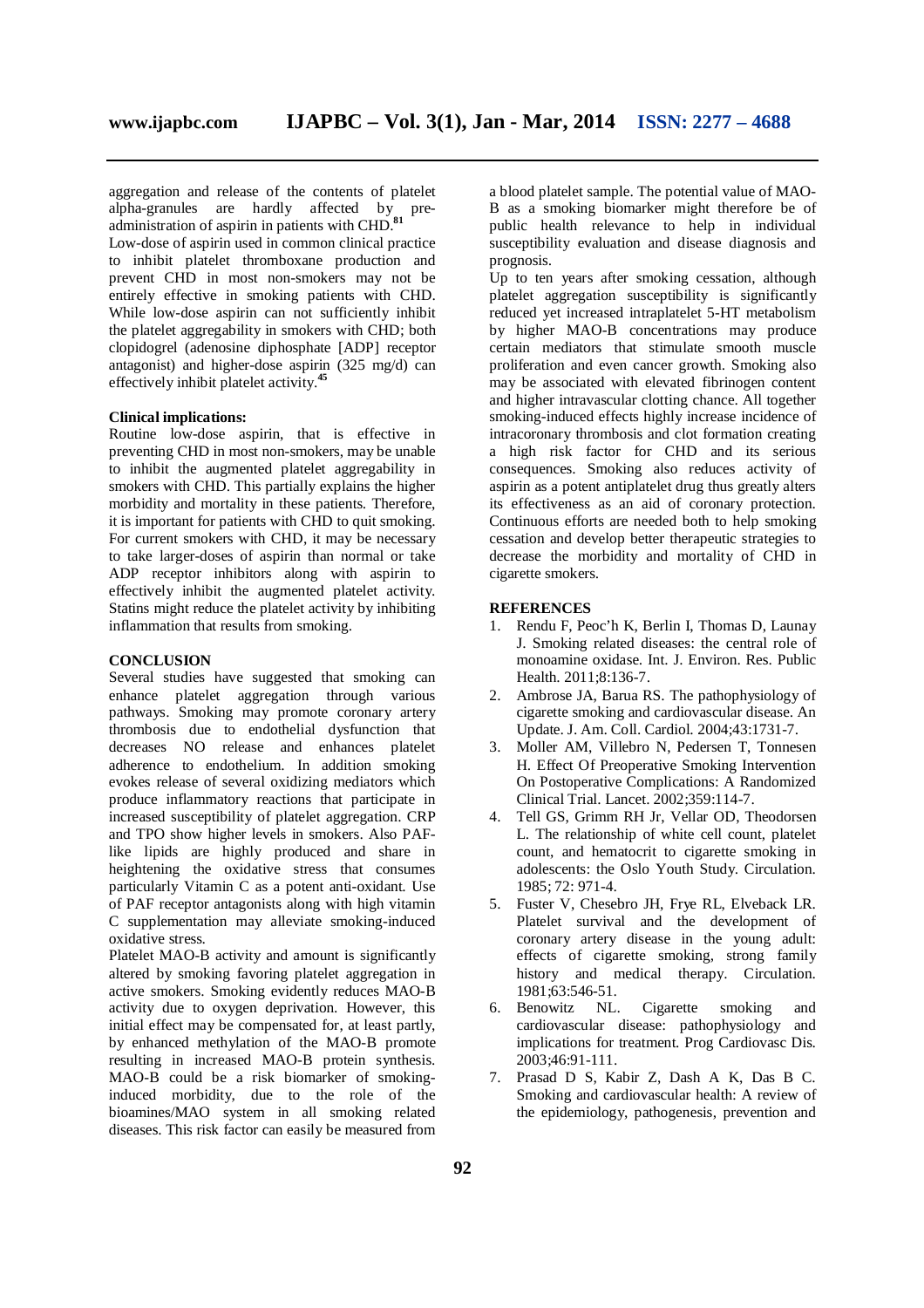control of tobacco. Indian J Med Sci. 2009;63:520-33.

- 8. Ichiki K, Ikeda H, Haramaki N, Ueno T, Imaizumi T. Long-Term Smoking Impairs Platelet-Derived Nitric Oxide Release. Circulation. 1996;94:3109-14.
- 9. Newby DE. Upregulation of the CD40/CD40 ligand dyad and platelet-monocyte aggregation in cigarette smokers. Circulation. 2004;109: 1926-9.
- 10. Zidovetzki R, Chen P, Fisher M, Hofman FM, Faraci FM. Nicotine Increases Plasminogen Activator Inhibitor-1 Production By Human Brain Endothelial Cells Via Protein Kinase Cassociated Pathway. Stroke. 1999;30:651-5.
- 11. Yusuf S, Hawken S, Ounpuu S, et al. Effect of potentially modifiable risk factors associated with myocardial infarction in 52 countries (the INTERHEART study): case-control study. Lancet. 2004;364(9438):937–52.
- 12. Zevin S, Saunders S, Gourlay SG, Jacob P, Benowitz NL. Cardiovascular effects of carbon monoxide and cigarette smoking. J Am Coll Cardiol. 2001; 38:1633-8.
- 13. Cho L, Bhatt DL, Wolski K, Lincoff M, Topol EJ, Moliterno DJ. Effect of smoking status and abciximab use on outcome after percutaneous coronary revascularization: pooled analysis from EPIC, EPILOG, and EPISTENT. Am Heart J. 2001;141:599-602.
- 14. Davis JW, Hartman CR, Shelton L, Ruttinger HA. A trial of dipyridamole and aspirin in the prevention of smoking-induced changes in platelets and endothelium in men with coronary artery disease. Am J Cardiol. 1989;63:1450-4.
- 15. Wennmalm A, Benthin G, Granström EF, Persson L, Petersson AS, Winell S. Relation between tobacco use and urinary excretion of thromboxane A2 and prostacyclin metabolites in young men. Circulation. 1991; 83:1698-1704.
- 16. Folts JD, Bonebrake FC. The effects of cigarette smoke and nicotine on platelet thrombus formation in stenosed dog coronary arteries: inhibition with phentolamine. Circulation. 1982;65:465-70.
- 17. Grines CL, Topol EJ, O'Neill WW, George BS, Kereiakes D, Phillips HR, et al. Effect of cigarette smoking on outcome after thrombolytic therapy for myocardial infarction. Circulation. 1995;91:298-303.
- 18. Kalra VK, Ying Y, Deemer K, Natarajan R, Nadler JL, Coates TD. Mechanism of cigarette smoke condensate induced adhesion of human monocytes to cultured endothelial cells. J. Cell Physiol. 1994;160:154–62.
- 19. Lehr HA, Frei B, and Arfors KE. Vitamin C prevents cigarette smoke–induced leukocyte aggregation and adhesion to endothelium in vivo. Proc. Natl. Acad. Sci. USA. 1994;91:7688–92.
- 20. Berliner JA and Heinecke JW. The role of oxidized lipoproteins in atherogenesis. Free Radical Biol. Med. 1996;20:707–27.
- 21. Harding SA, Sarma J, Josephs DH, Cruden NL, Din JN, Twomey PJ, et al. Upregulation of the CD40/CD40 ligand dyad and platelet-monocyte aggregation in cigarette smokers. Circulation 2004;109:1926-9.
- 22. Shen Y, Rattan V, Sultana C, Kalra VK. 1996. Cigarette smoke condensate-induced adhesion molecule expression and transendothelial migration of monocytes. Am. J. Physiol. 270(5 Pt 2):H1624-33.
- 23. Imaizumi T, Satoh K, Yoshida H, Kawamura H, Hiramoto M, Takamatsu S. Effect of cigarette smoking on the levels of platelet-activating factor–like lipid(s) in plasma lipoproteins. Atherosclerosis. 1991;87:47–55.
- 24. Whatley RE, Zimmerman GA, Prescott SM, McIntyre TM. Platelet-activating factor and PAF-like mimetics. In Handbook of Lipid Research, Volume 8: Lipid Second Messengers. R.M. Bell, editor. Plenum Press, New York. 1996;239–76.
- 25. Lehr HA, Weyrich AS, Saetzler RK, Jurek A, Arfors KE, Zimmerman GA, S Prescott SM, McIntyre TM. Vitamin C Blocks Inflammatory Platelet-activating Factor Mimetics Created by Cigarette Smoking. J Clin Invest. 1997; 99(10): 2358–64.
- 26. Church DF and Pryor WA. Free-radical chemistry of cigarette smoke and its toxicological implications. Environ. Health Perspect. 1985;64:111–26.
- 27. Pryor WA and Stone K. Oxidants in cigarette smoke. Ann. NY Acad. Sci. 1993; 686:12–28.
- 28. MacNee W, Wiggs B, Belzberg AS, Hogg JC. The effect of cigarette smoking on neutrophil kinetics in human lungs. N. Eng. J. Med. 1989;321: 924–8.
- 29. Bosken CH, Doerschuk CM, English D, Hogg JC. Neutrophil kinetics during active cigarette smoking in rabbits. J. Appl. Physiol. 1991;71:630–7.
- 30. Riemersma RA, Wood DA, Macintyre CCA, Elton RA, Gey KF, Oliver MF. Risk of angina pectoris and plasma concentrations of vitamins A, C, and E and carotene. Lancet. 1991;337:1-5.
- 31. Enstrom, JE, Kanim LE, Klein MA. Vitamin C intake and mortality among a sample of the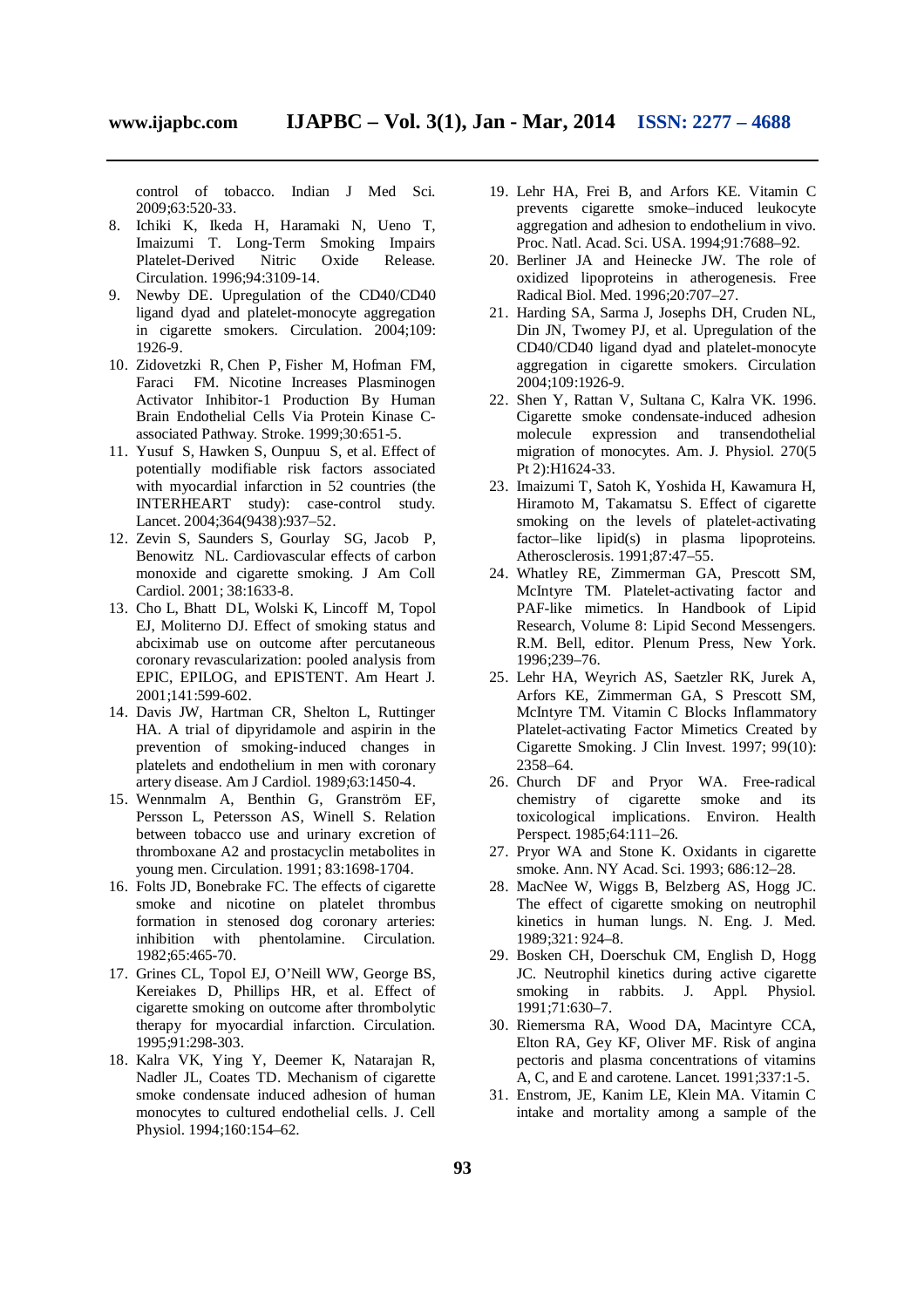United States population. Epidemiology. 1992;3:194–202.

- 32. Morrow JD, Frei B, Longmire AW, Gaziano JM, Lynch SM, Shyr Y, Strauss WE, Oates JA, Roberts LJ. Increase in circulating products of lipid peroxidation (F2-isoprostanes) in smokers. N. Eng. J. Med. 1995;332:1198–203.
- 33. Reilly M, Delanty N, Lawson JA, FitzGerald GA. Modulation of oxidant stress in vivo in chronic cigarette smokers. Circulation. 1996;94:19–25.
- 34. FitzGerald GA, Oates JA, Nowak J. Cigarette smoking and hemostatic function. American Heart Journal. 1988;115(1): 267–71.
- 35. Takajo Y, Ikeda H, Haramaki N, Murohara T, Imaizumi T. Augmented oxidative stress of platelets in chronic smokers: mechanisms of impaired platelet-derived nitric oxide bioactivity and augmented platelet aggregability. J Am Coll Cardiol. 2001;38(5):1320-7.
- 36. Heeschen C, Jang JJ, Weis M, Pathak A, Kaji S, Hu RS, Tsao PS, Johnson FL, Cooke JP. Nicotine stimulates angiogenesis and promotes tumor growth and atherosclerosis. Nat Med. 2001;7(7):833-9.
- 37. Ross R. Atherosclerosis—an inflammatory disease. N Engl J Med. 1999; 340(2):115-26.
- 38. Bartley TD, Bogenberger J, Hunt P et al. Identification and cloning of a megakaryocyte growth and development factor that is a ligand for the cytokine receptor Mpl. Cell. 1994 77(7):1117-24
- 39. De Sauvage FJ, Hass PE, Spencer SD et al. Stimulation of megakaryocytopoiesis and thrombopoiesis by the c-Mpl ligand. Nature1994;369(6481):533–8.
- 40. Lupia E, Goffi A, Bosco O, Montrucchio G. Thrombopoietin as biomarker and mediator of cardiovascular damage in critical diseases. Mediators Inflamm. 2012;2012:390892.
- 41. Lupia E, Bosco O, Goffi A et al. Thrombopoietin contributes to enhanced platelet activation in cigarette smokers. Atherosclerosis. 2010;210(1):314–9.
- 42. Tibbles HE, Navara CS, Hupke MA, Vassilev AO, and Uckun FM. Thrombopoietin induces Pselectin expression on platelets and subsequent platelet/leukocyte interactions. Biochem Biophys Res Commun. 2002;292(4):987-91.
- 43. Burghuber OC, Punzengruber C, Sinzinger H, Haber P, Silberbauer K. Platelet sensitivity to prostacyclin in smokers and non-smokers. Chest. 1986; 90:34-38.
- 44. Kimura S, Nishinaga M, Ozawa T, Shimada K. Thrombin generation as an acute effect of cigarette smoking. Am Heart J. 1994;128:7-11.
- 45. Wei-ju L, Hong-yin Z, Cheng-long M, Ri-bo T, Xin D, Ji-hui S and Chang-sheng M. Cigarette smoking inhibits the anti-platelet activity of aspirin in patients with coronary heart disease. Chin Med J. 2011;124(10):1569-72.
- 46. Berlin I, Said S, Spreux-Varoquaux O, Olivares R, Launay JM, Puech AJ. Monoamine oxidase A and B activities in heavy smokers. Biol. Psychiat. 1995; 38: 756-61.
- 47. Fowler JS, Volkow ND, Wang GJ, Pappas N, Logan J, Shea C, Alexoff D, MacGregor R, Schyler D, Zezulkova I, Wolf AP. Brain monoamine oxidase A inhibition in cigarette smokers. Proc. Natl. Acad. Sci. USA. 1996;93:14065-9.
- 48. Fowler JS, Volkow ND, Wang GJ, Pappas N, Logan J, MacGregor R, Alexoff D, Shea C, Schyler D, Wolf AP, Warner D, Zezulkova I, Cilento R. Inhibition of monoamine oxidase B in the brains of smokers. Nature. 1996; 379:733-6.
- 49. Fusegawa Y, Goto S, Handa S, Kawada T, Ando Y. Platelet Spontaneous Aggregation In Platelet-Rich Plasma Is Increased In Habitual Smokers. Thromb Res. 1999;93:271-8.
- 50. Rubenstein D, Jesty J, Bluestein D. Differences between mainstream and side stream cigarette smoke extracts and nicotine in the activation of platelets under static and flow conditions. Circulation. 2004;109:78-83.
- 51. Lindemann S, Krämer B, Seizer P, Gawaz M. Platelets, inflammation and atherosclerosis. J. Thromb. Haemost. 2007;5:203-11.
- 52. Seizer P, Gawaz M, May AE. Platelet-monocytes interactions—A dangerous liaison linking thrombosis, inflammation and atherosclerosis. Curr. Med. Chem. 2008;15:1976-80.
- 53. Schober A, Manka D, von Hundelshausen P, Huo Y, Hanrath P, Sarembock IJ, Ley K, Weber C. Deposition of platelet RANTES triggering monocyte recruitment requires P-selectin and is involved in neointima formation after arterial injury. Circulation. 2002;106: 1523-9.
- 54. Launay JM, Hervé P, Peoc'h K, Tournois C, Callebert J, Nebigil CG, Etienne N, Drouet L, Humbert M, Simonneau G, Maroteaux L. Function of the serotonin 5-hydroxytryptamine 2B receptor in pulmonary hypertension. Nature Med. 2002;10:1129-35.
- 55. Sullivan CC, Du L, Chu D, Cho AJ, Kido M, Wolf PL, Jamieson SW, Thistlethwaite PA. Induction of pulmonary hypertension by an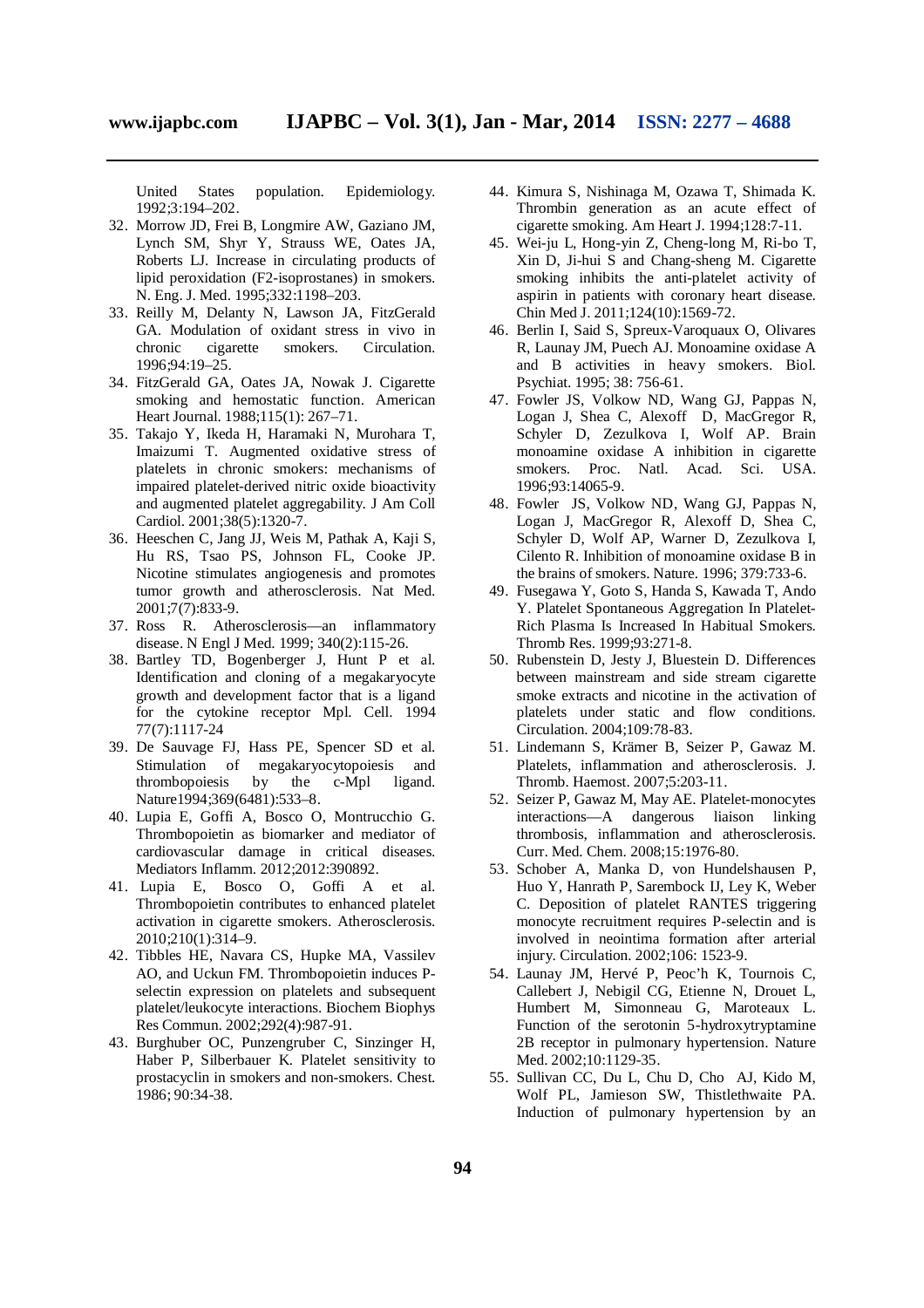angiopoietin 1/TIE2/serotonin pathway. Proc. Natl. Acad. Sci. USA. 2003;100:12331-6.

- 56. Hervé P, Drouet L, Dosquet C, Launay JM, Rain B, Simonneau G, Caen J, Duroux P. Primary pulmonary hypertension in a patient with a familial platelet storage pool disease: Role of serotonin. Am. J. Med. 1990;89:117-20.
- 57. Nemecek GM, Coughlin SR, Handley DA, Moskowitz MA. Stimulation of aortic smooth muscle cell mitogenesis by serotonin. Proc. Natl. Acad. Sci. USA. 1986;83:674-8.
- 58. Crowley ST, Dempsey EC, Horwitz KB. Platelet-induced vascular smooth muscle cell proliferation is modulated by the growth amplification factors serotonin and adenosine diphosphate. Circulation. 1994; 90: 1908-18.
- 59. Ito T, Ikeda U, Shimpo M, Yamamoto K, Shimada K. Serotonin increases interleukin-6 synthesis in human vascular smooth muscle cells. Circulation. 2000;102:2522-7.
- 60. King SM, McNamee RA, Houng AK, Patel R, Brands M, Reed GL. Platelet dense granule secretion plays a critical role in thrombosis and subsequent vascular remodelling in atherosclerotic mice. Circulation. 2009;120: 785- **Q1**
- 61. Launay JM, Del Pino M, Chironi G, Callebert J, Peoc'h K, Mégnien JL, Mallet J, Simon A, Rendu F. Smoking induces long-lasting effects through a monoamine oxidase epigenetic regulation. PLoS ONE. 2009; 4: e7959.
- 62. Lewis A, Miller JH, Lea RA. Monoamine oxidase and tobacco dependence. Neurotoxicology. 2007;28:182-95.
- 63. Pietri M, Schneider B, Mouillet-Richard S, Ermonval M, Mutel V, Launay JM, Kellerman O. Reactive oxygen species-dependent TNFalpha converting enzyme activation through stimulation of 5-HT2B and alpha1D autoreceptors in neuronal cells. FASEB J. 2005;19:1078-87.
- 64. Liu Y, Li M, Warburton RR, Hill NS, Fanburg BL. The 5-HT transporter transactivates the PDGF-{beta} receptor in pulmonary artery smooth muscle cells. FASEB J. 2007;21:2725- 34.
- 65. Toninello A, Pietrangeli P, De Marchi U, Salvi M, Mondovi B. Amine oxidases in apoptosis and cancer. Biochim. Biophys. Acta. 2006;1765:1- 13.
- 66. Undas A and Ariëns RA. Fibrin clot structure and function: a role in the pathophysiology of arterial and venous thromboembolic diseases. Arterioscler Thromb Vasc Biol. 2011;31:e88 e99.
- 67. Law MM, Gelabert HA, Moore WS, Hajjar GE, Colburn MD, Petrik PV, Quiñones-Baldrich WJ. Cigarette smoking increases the development of intimal hyperplasia after vascular injury. J Vasc Surg. 1996;23:401-9.
- 68. Amelot AA, Tagzirt M, Ducouret G, Kuen L, Le Bonniec BF. Platelet factor 4 (CXCL4) seals blood clots by altering the structure of fibrin. J Biol Chem. 2007;282:710–20.
- 69. Smith SA, Morrissey JH. Polyphosphate enhances fibrin clot structure. Blood. 2008;112:2810 –6.
- 70. Smith SA, Choi SH, Davis-Harrison R, Huyck J, Boettcher J, Reinstra CM, Morrissey JH. Polyphosphate exerts differential effects on blood clotting, depending on polymer size. Blood. 2010;116:4353–9.
- 71. Mutch NJ, Engel R, Uitte de Willige S, Philippou H, Arie¨ns RA. Polyphosphate modifies the fibrin network and down-regulates fibrinolysis by attenuating binding of tPA and plasminogen to fibrin. Blood. 2010;115:3980–8.
- 72. Barua RS, Sy F, Srikanth S, Huang G, Javed U, Buhari C, Margosan D, Ambrose JA. Effects of cigarette smoke exposure on clot dynamics and fibrin structure: an ex vivo investigation. Arterioscler Thromb Vasc Biol. 2010;30:75–9.
- 73. Barua RS, Sy F, Srikanth S, Huang G, Javed U, Buhari C, Margosan D, Aftab W, Ambrose JA. Acute cigarette smoke exposure reduces clot lysis – association between altered fibrin architecture and the response to t-PA. Thromb Res. 2010;126:426–30.
- 74. Undas A, Topor-Madry R, Tracz W, Pasowicz M. Effect of cigarette smoking on plasma fibrin clot permeability and susceptibility to lysis. Thromb Haemost. 2009;102:1289 –91.
- 75. Undas A, Brummel-Ziedins KE, Mann KG. Antithrombotic properties of aspirin and resistance to aspirin: beyond strictly antiplatelet actions. Blood 2007;109:2285-92.
- 76. FitzGerald GA, Oates JA, Hawiger J, Maas RL, Roberts LJ, Lawson JA, et al. Endogenous biosynthesis of prostacyclin and thromboxane and platelet function during chronic administration of aspirin in man. J Clin Invest. 1983; 71:676-88.
- 77. Reilly IA, FitzGerald GA. Inhibition of thromboxane formation in vivo and ex vivo: implications for therapy with platelet inhibitory drugs. Blood 1987;69:180-6.
- 78. Maree AO, Curtin RJ, Dooley M, Conroy RM, Crean P, Cox D, et al. Platelet response to lowdose enteric-coated aspirin in patients with stable